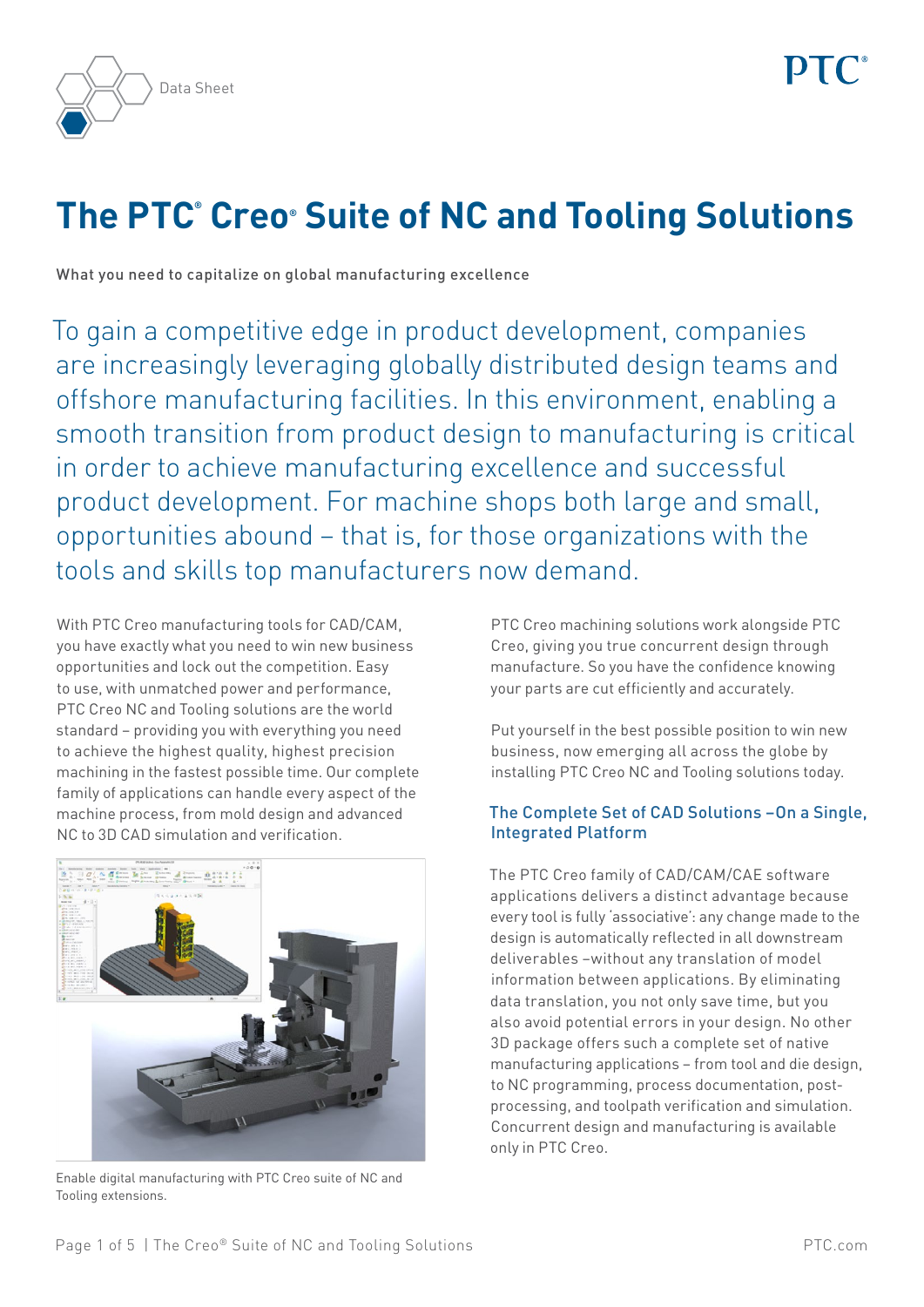

# PTC Creo CAM Solutions

### PTC Creo Prismatic and Multi-Surface Milling Extension

Easy-to-use, feature-rich, and seamlessly integrated with design–PTC Creo Prismatic and Multi-Surface Milling is a virtual milling 'specialist' for prismatic production machining.

- Multi-surface 3-axis milling, with support for high-speed machining
- • 4-axis and 5-axis positioning
- • NC-program creation, process documentation, post-processing,and toolpath verification/ simulation
- • Improves product quality and manufacturing consistency by generating toolpaths directly on solid models
- • Part of an integral CAD/CAM solution–no data translation required
- Reduces time-to-market via associative toolpath updates to design changes

#### PTC Creo Production Machining Extension

In addition to robust NC programming capabilities spanning the functions of milling, turning, and wire EDM, PTC Creo Production Machining also offers seamless compatibility with design, which means that changes are automatically incorporated. The result: improved time-to-production and customer responsiveness.

- • Includes all the capabilities of PTC Creo Prismatic and Multi-Surface Milling Extension
- Supports CNC mills, 2-axis and 4-axis CNC lathes, and 2-axis and 4-axis CNC wire EDM machines
- Provides low-level NC sequence editing, allowing precise toolpath control and optimization



Powerful High Speed Machining toolpaths for core and cavity manufacturing.



Turning in PTC Creo Production Machining.

- Detailed step-by-step production planning instructions improve manufacturing efficiency and reduce development cost
- • Optimized NC programming for families of designs accelerates time-to-volume production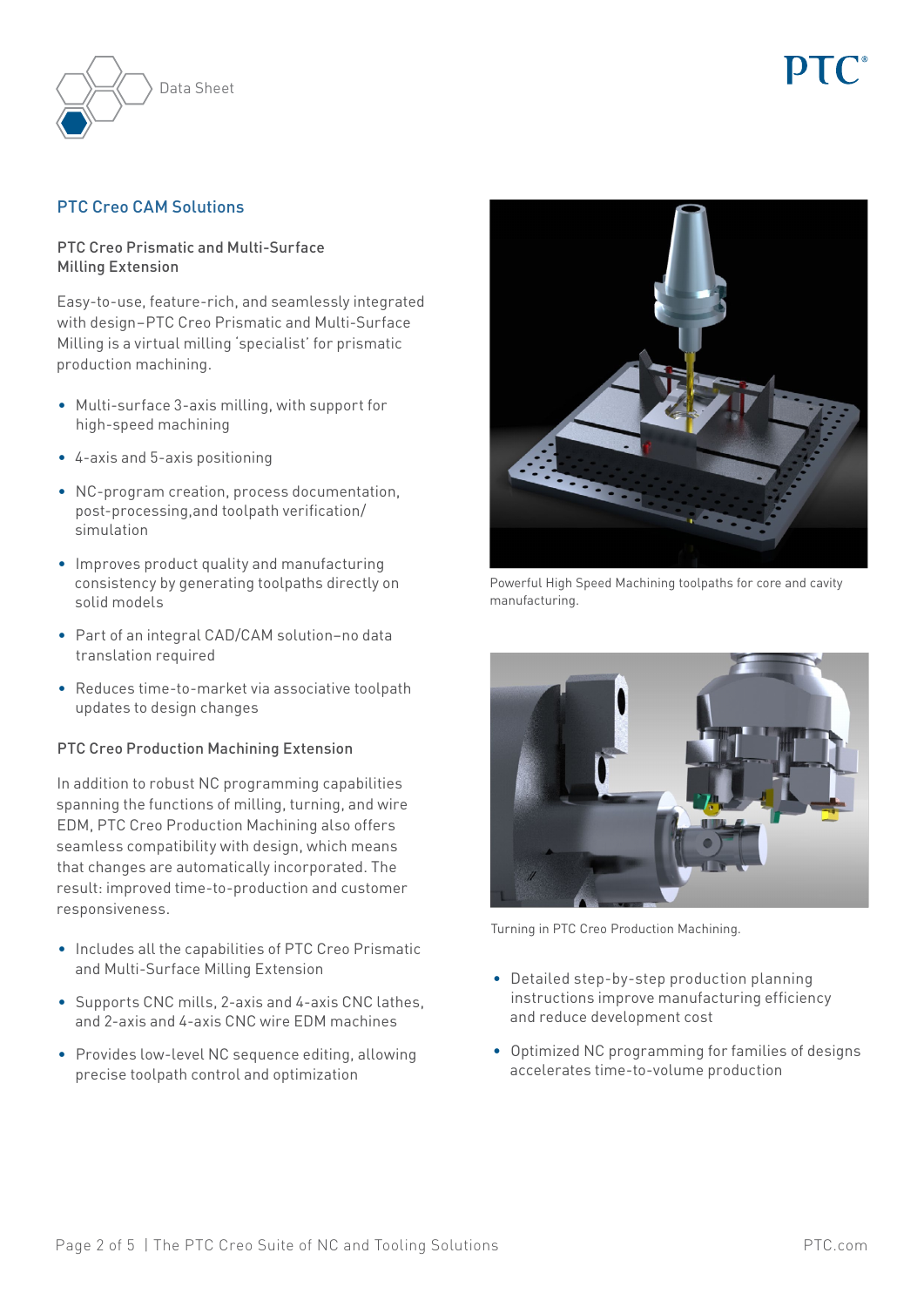



For production machining applications, PTC Creo complete machining improves manufacturing set-up and quality control processes with in-process probing support.

# PTC Creo Complete Machining Extension

Enjoy all the capabilities of PTC Creo Production Machining, along with multi-axis machining, plus full NC programming and extensive tool libraries. Now you can drive any type of CNC machine, including 2.5 to 5-axis mills, 2- to 4-axis lathes (synchronized or not), multi-task machines, and 2- to 4-axis wire EDM.

- 2.5- to 5-axis milling, multi-axis turning and multi-task machining (including live tooling); 4-axis wire EDM
- • Simplifies storage and reuse of best practices by using proven manufacturing templates
- Improves product quality and manufacturing consistency by generating toolpaths directly on 3D designs
- • Reduces time-to-market via associative tool-path updates to design changes
- • Part of an integral CAD/CAM solution–no data translation required
- Improves manufacturing set-up and quality control processes with in-process probing support
- • Provides robust data management of manufacturing models and deliverables with PTC® Windchill® PDMLink® and PTC® Windchill® MPMLink™ (optionally available)

# Tools for Adapting & Winning in Today's Competitive Market

# PTC Creo Tool Design

Create the most complex single-cavity and multicavity molds and casts with ease. Evaluate mold draft, undercut and thickness problems, and then automatically create parting surface and splitting geometry in a process-driven environment that's simple–even for the occasional user–who needs to create complex tooling quickly.

- • Define even the most complex geometry for creating single- and multiple-cavity molds and casts
- • Evaluate mold draft, undercut and thickness problems and examine forming and secondary forming dies
- Eliminate data translation errors using an integral CAD/CAM solution from conceptual design to manufacturing
- Reduce the need for redesigns through automatic updating of tooling models, drawings and electrodes
- Eliminate costly rework via interference checking and mold opening simulation

#### PTC Creo Expert Moldbase Extension

Work in a familiar 2D environment for moldbase layout–and get all the benefits of 3D! The 2D processdriven GUI offers a catalog of standard and custom components, and updates your model automatically during the development of the moldbase, by providing a catalog of standard and customized components. Your resulting 3D models are then used for interference checking during mold opening, as well as automatic generation of deliverables such as detail drawings and BOMs.

• Speeds the design process through a simple. process-driven workflow that automates moldbase design and detailing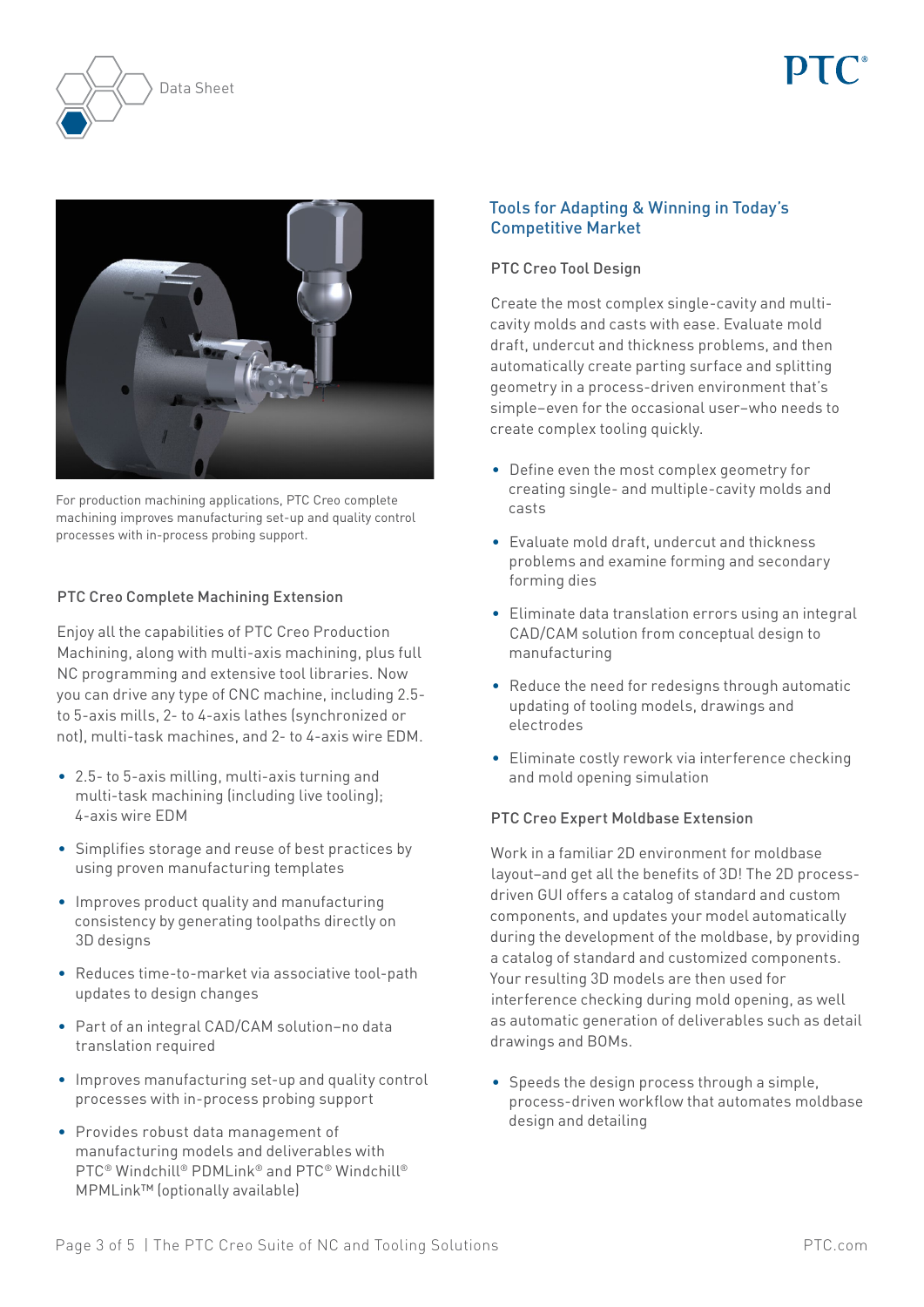

- • Provides an ever growing set of libraries (currently 17) for moldbase/component suppliers (includes screws, ejector pins, sliders, cooling fittings, etc.). Easily add custom data for unique items
- • Automatic ejector pin, waterline, and fittings functions; automated runners and waterline checks
- Prevents costly rework and reduces cycle time by eliminating mistakes via a 3D environment
- Reduces the need for redesigns by automatically updating tooling models, drawings and electrodes



An exploded moldbase in PTC Creo Expert Moldbase Extension.

|                                                                         | Prismatic &<br>Multi-Surface<br>Milling | Production<br>Machining | Complete<br>Machining | Tool<br>Design | Expert<br>Moldbase | Progressive<br>Die | NC<br>Sheetmetal | Computer-<br>Aided<br>Verification |
|-------------------------------------------------------------------------|-----------------------------------------|-------------------------|-----------------------|----------------|--------------------|--------------------|------------------|------------------------------------|
| 2-Axis Feature-based Machining                                          | $\bullet$                               | $\bullet$               | $\bullet$             |                |                    |                    |                  |                                    |
| 3-Axis Milling                                                          | $\bullet$                               | ٠                       | $\bullet$             |                |                    |                    |                  |                                    |
| 4/5-Axis Positioning Milling                                            | $\bullet$                               | $\bullet$               | $\bullet$             |                |                    |                    |                  |                                    |
| 4-Axis Turning                                                          |                                         |                         |                       |                |                    |                    |                  |                                    |
| 4-Axis Wire EDM                                                         |                                         | $\bullet$               | $\bullet$             |                |                    |                    |                  |                                    |
| Live Tooling for Turning (Mill/Turn:<br>CBY)                            |                                         |                         |                       |                |                    |                    |                  |                                    |
| 5-Axis Continuous Milling and<br><b>Contouring Machines</b>             |                                         |                         | $\bullet$             |                |                    |                    |                  |                                    |
| Multi-task machining<br>synchronization                                 |                                         |                         | ٠                     |                |                    |                    |                  |                                    |
| <b>Extraction of Manufacturing</b><br><b>Annotation Features</b>        | $\bullet$                               | $\bullet$               | $\bullet$             |                |                    |                    |                  |                                    |
| Tool and Fixture Library                                                | $\bullet$                               |                         | $\bullet$             |                |                    |                    |                  |                                    |
| Manufacturing Process<br>Documentation Pro/PROCESS for<br>Manufacturing |                                         |                         |                       |                |                    |                    |                  |                                    |
| Automatic Nesting                                                       |                                         |                         |                       |                |                    |                    | $\bullet$        |                                    |
| Punch Press and 2-Axis Laser<br>Programming                             |                                         |                         |                       |                |                    |                    |                  |                                    |
| <b>GPOST: NC Post-Processor</b><br>Generator                            | $\bullet$                               |                         |                       |                |                    |                    |                  |                                    |
| <b>VERICUT for PTC Creo: NC Simulation</b>                              | $\bullet$                               | $\bullet$               | $\bullet$             |                |                    |                    |                  |                                    |
| Automatic Core/Cavity creation                                          |                                         |                         |                       | $\bullet$      |                    |                    |                  |                                    |
| Moldbase Design, including<br>Moldbase Component Libraryn               |                                         |                         |                       | $\circ$        | $\bullet$          |                    |                  |                                    |
| Progressive Die Design                                                  |                                         |                         |                       |                |                    | $\bullet$          |                  |                                    |
| First Article Inspection (compare 3D<br>model with cloud of points)     |                                         |                         |                       |                |                    |                    |                  |                                    |
| CMM Programming (DMIS output)                                           |                                         |                         |                       |                |                    |                    |                  |                                    |

All of the options above require a seat of PTC Creo Parametric.  $\bullet$  Capability included  $\bullet$  Basic moldbase layout functionality